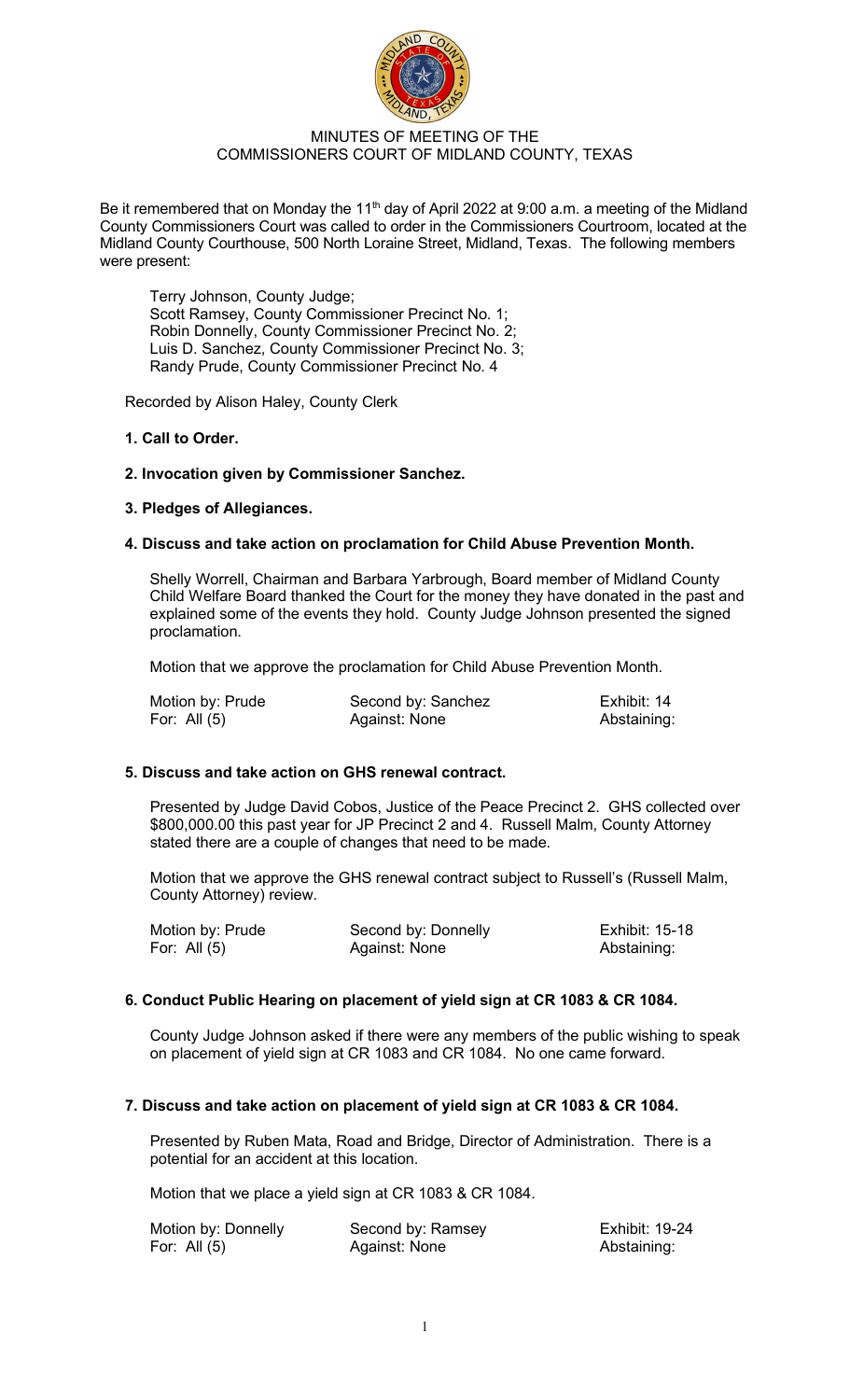### **8. Conduct Public Hearing on placement of 4-way stop sign at CR 1185 & CR 138.**

County Judge Johnson asked if there were any members of the public wishing to speak on placement of 4 way stop sign at CR 1185 and CR 138. No one came forward.

#### **9. Discuss and take action on placement of 4-way stop sign at CR 1185 & CR 138.**

Presented by Ruben Mata, Road and Bridge Director of Administration. This is a request from the residents in the area.

Motion that we put a 4-way stop at the intersection of CR 1185 & ECR 138.

| Motion by: Donnelly | Second by: Ramsey | <b>Exhibit: 25-30</b> |
|---------------------|-------------------|-----------------------|
| For: All $(5)$      | Against: None     | Abstaining:           |

### **10. Receive presentation on TWDB Flood Study Grant Project.**

Andrew Avis, Public Works Director stated this is one of three required meetings. Rene Hawklee, Parkhill Smith and Cooper proceeded with the presentation. Tom Kerr, Public Works Director for the City of Odessa discussed their designs for Faudree Road. Exhibit: 31-51

#### **11. Receive public comments on TWDB Flood Study Grant Project.**

County Judge Johnson asked if there were any members of the public that wished to comment on TWDB flood study grant project. Tom Kerr, Public Works Director for the City of Odessa commended the County for the work and coordination. Exhibit: 52

#### **12. Discuss and take action on court minutes from March 28, 2022.**

Presented by Alison Haley, County Clerk.

Motion to approve the minutes from March 28, 2022.

| Motion by: Ramsey | Second by: Donnelly | Exhibit: 53 |
|-------------------|---------------------|-------------|
| For: All $(5)$    | Against: None       | Abstaining: |

### **13. Acknowledge \$2.00 cash donation.**

Presented by Alison Haley, County Clerk. Customer left a \$2.00 cash donation.

Motion to acknowledge the \$2.00 cash donation.

| Motion by: Ramsey | Second by: Donnelly | Exhibit: 54-56 |
|-------------------|---------------------|----------------|
| For: All $(5)$    | Against: None       | Abstaining:    |

#### **14. Discuss and take action paying down all comp time to the limit allowed by Personnel Policy 6.08.**

Presented by Mitzi Baker, Treasurer. Veronica Morales, Auditor asked if all the departments have sufficient dollars to pay the amounts. The Death investigator overtime line is \$4300.00 in the hole. There are funds in salaries to cover this.

Motion that we pay down all comp time to the 60 hours for the listed individuals.

| Motion by: Donnelly | Second by: Ramsey | <b>Exhibit: 57-58</b> |
|---------------------|-------------------|-----------------------|
| For: All (5)        | Against: None     | Abstaining:           |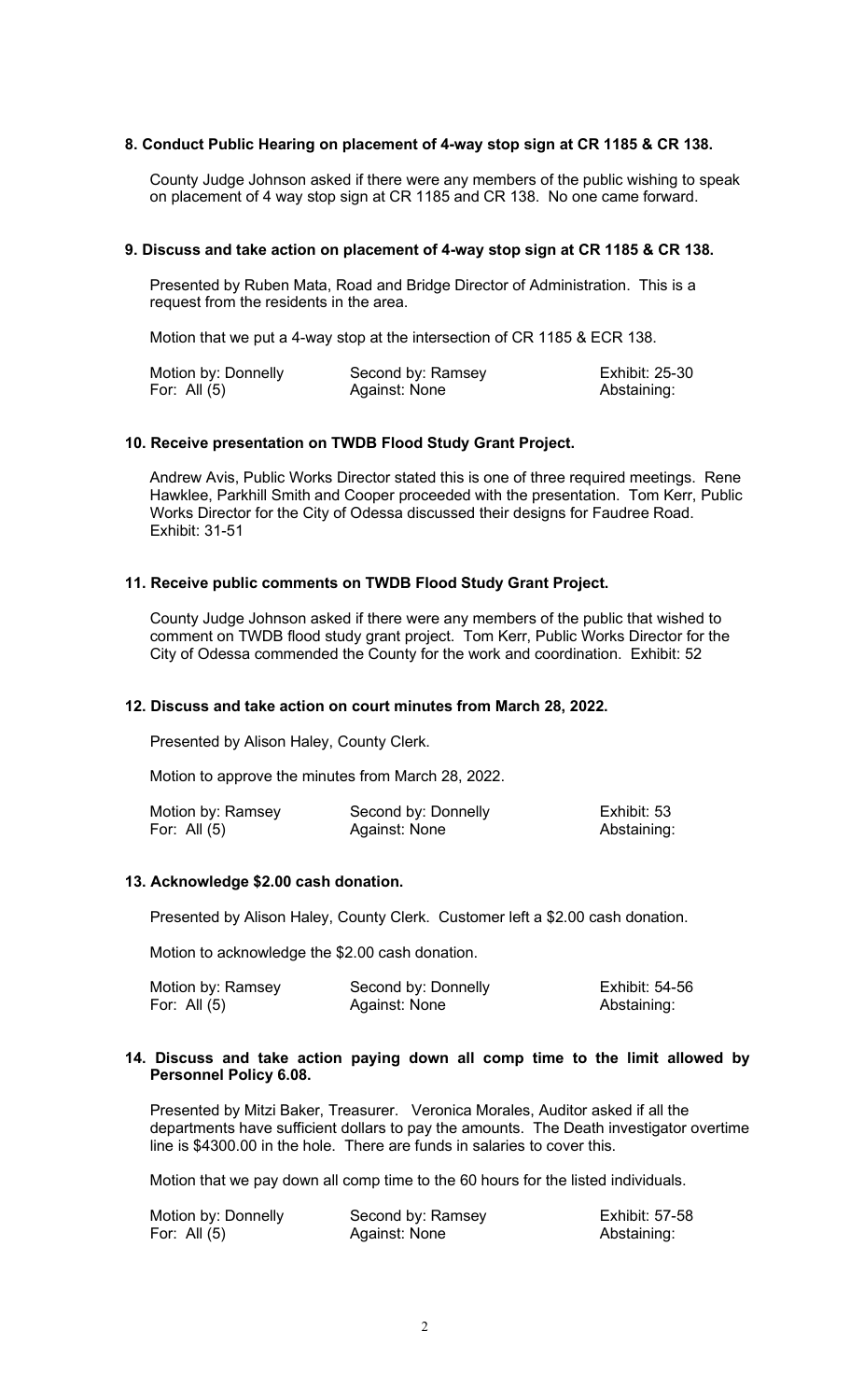# **15. Acknowledge Treasurer's Monthly report for February 2022.**

Presented by Mitzi Baker, Treasurer.

Motion to acknowledge February's Treasurer's monthly report.

| Motion by: Ramsey | Second by: Donnelly | <b>Exhibit: 59-63</b> |
|-------------------|---------------------|-----------------------|
| For: All (5)      | Against: None       | Abstaining:           |

# **16. Discuss and take action on personnel memoranda.**

Presented by Mitzi Baker, Treasurer.

Motion to acknowledge the payroll change summary.

| Motion by: Ramsey | Second by: Donnelly | Exhibit: 64 |
|-------------------|---------------------|-------------|
| For: All $(5)$    | Against: None       | Abstaining: |

*Call item 57* 

# **17. Discuss and take action on line item transfers.**

Presented by Veronica Morales, Auditor. There were a few line-item transfers brought to the Courts attention.

Motion to approve all line items.

| Motion by: Donnelly | Second by: Ramsey | Exhibit: 65-80 |
|---------------------|-------------------|----------------|
| For: All $(5)$      | Against: None     | Abstaining:    |

# **18. Discuss and take action on bills and wire transfers.**

Presented by Veronica Morales, Auditor. There were a few exceptions to the bills discussed. There was one additional bill for Fed Ex for the Sheriff's Office.

Motion to pay all bills.

| Motion by: Ramsey | Second by: Donnelly | <b>Exhibit: 81-87</b> |
|-------------------|---------------------|-----------------------|
| For: All (5)      | Against: None       | Abstaining:           |

### **19. Acknowledge financial statements for October, November, and December 2021.**

Presented by Veronica Morales, Auditor.

Motion to approve financial statements for October, November, and December 2021.

| Motion by: Donnelly | Second by: Sanchez | Exhibit: 88-116 |
|---------------------|--------------------|-----------------|
| For: All $(5)$      | Against: None      | Abstaining:     |

# **20. Discuss and take action on budget amendment for TWDB Infrastructure Grant.**

Presented by Veronica Morales, Auditor.

Motion to approve budget amendment to adjust budget for current year portion of the TWDB Infrastructure Grant.

| Motion by: Donnelly | Second by: Ramsey | Exhibit: 117-118 |
|---------------------|-------------------|------------------|
| For: All $(5)$      | Against: None     | Abstaining:      |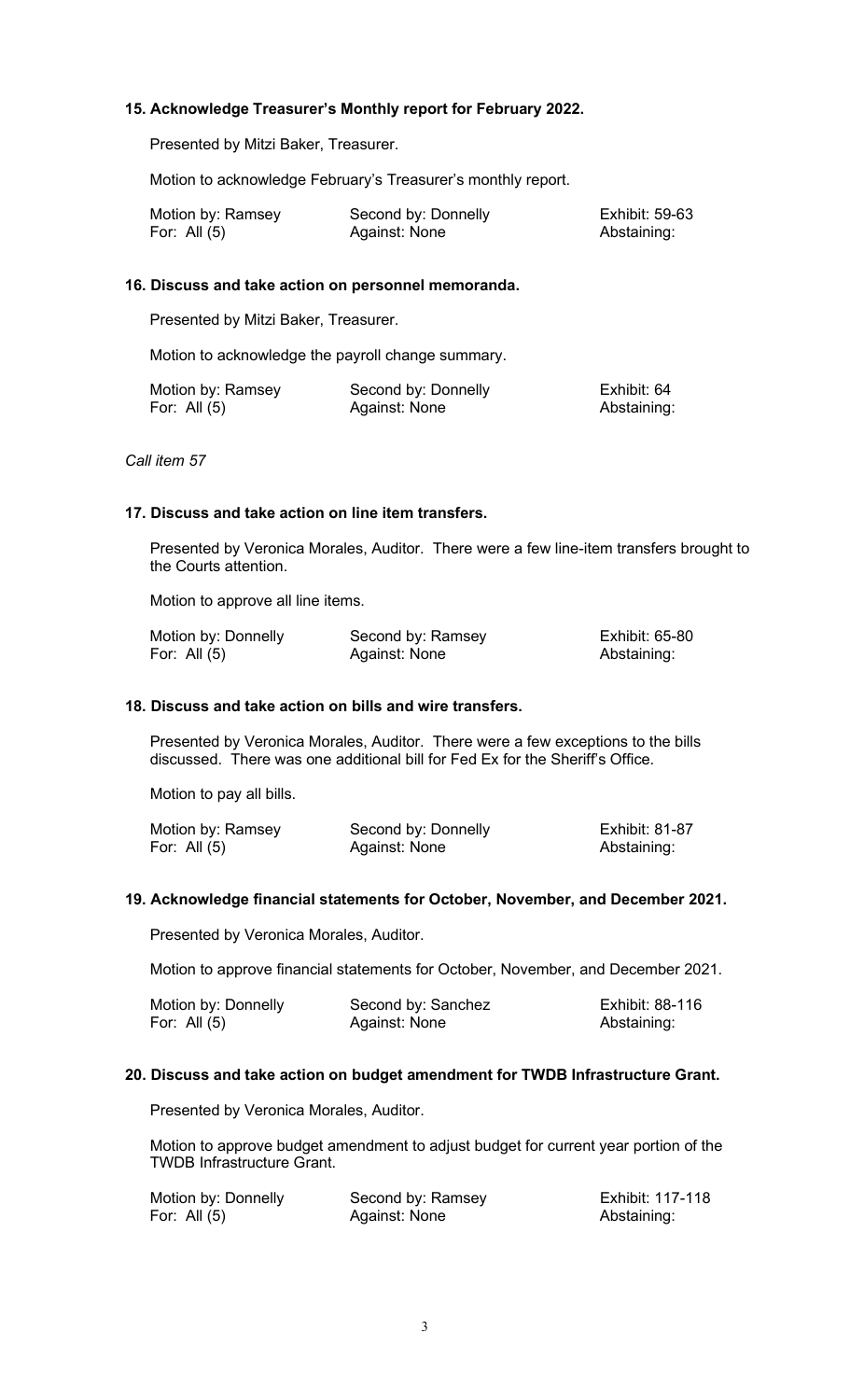# **21. Acknowledge quarterly update for Warrant Services.**

Presented by Chief Scott Casbeer, Warrant Services.

Motion to acknowledge the Warrant Service quarterly update.

| Motion by: Ramsey | Second by: Sanchez | Exhibit: 119-126 |
|-------------------|--------------------|------------------|
| For: All (5)      | Against: None      | Abstaining:      |

### **22. Discuss and take action on profit sharing agreement between Thriftbooks Global LLC and Midland County.**

Presented by Ann Rector, Associate Library Director. Russell Malm, County Attorney stated there would be some minor changes to the contract.

Motion, subject to Russell's (Russell Malm, County Attorney) review for the profit-sharing agreement between Thriftbooks and Midland County Public Libraries.

| Motion by: Donnelly | Second by: Prude | Exhibit: 127-132 |
|---------------------|------------------|------------------|
| For: All (5)        | Against: None    | Abstaining:      |

### **23. Discuss and take action allowing food truck vendors to set up at Centennial Library parking lot for Renaissance Faire on Saturday, September 24, 2022.**

Presented by Ann Rector, Associate Library Director.

Motion allowing food trucks at the Centennial Library parking lot for the Renaissance Faire on September 24, 2022.

| Motion by: Ramsey | Second by: Prude | Exhibit: 133-135 |
|-------------------|------------------|------------------|
| For: All $(5)$    | Against: None    | Abstaining:      |

### **24. Acknowledge Library donations.**

Presented by Ann Rector, Associate Library Director.

Motion to accept donations.

| Motion by: Donnelly | Second by: Ramsey | Exhibit: 136-137 |
|---------------------|-------------------|------------------|
| For: All (5)        | Against: None     | Abstaining:      |

### **25. Discuss and take action on Optelec Clearview Plus Magnifier donation from B.A. Strickling.**

Presented by Ann Rector, Associate Library Director. Veronica Morales, Auditor asked for the value of the donation. The original purchase price was \$3,195.00 in 2017.

Motion that we accept from B.A. Strickling the Optelec Clearview.

| Motion by: Donnelly | Second by: Ramsey | Exhibit: 138-139 |
|---------------------|-------------------|------------------|
| For: All (5)        | Against: None     | Abstaining:      |

### **26. Discuss and take action on out-of-state travel for Nancy Berdoza, Jose Mejia, E'lois Strong, Heather Henderson, and JoAnn Gonzalez to attend National Association of Court Management (NACM) Annual Conference in Milwaukee, WI, July 10-14, 2022.**

Motion that we allow out-of-state travel to the National Association of Court Management subject to it being in the budget.

| Motion by: Donnelly | Second by: Ramsey | Exhibit: 140-170 |
|---------------------|-------------------|------------------|
| For: All $(5)$      | Against: None     | Abstaining:      |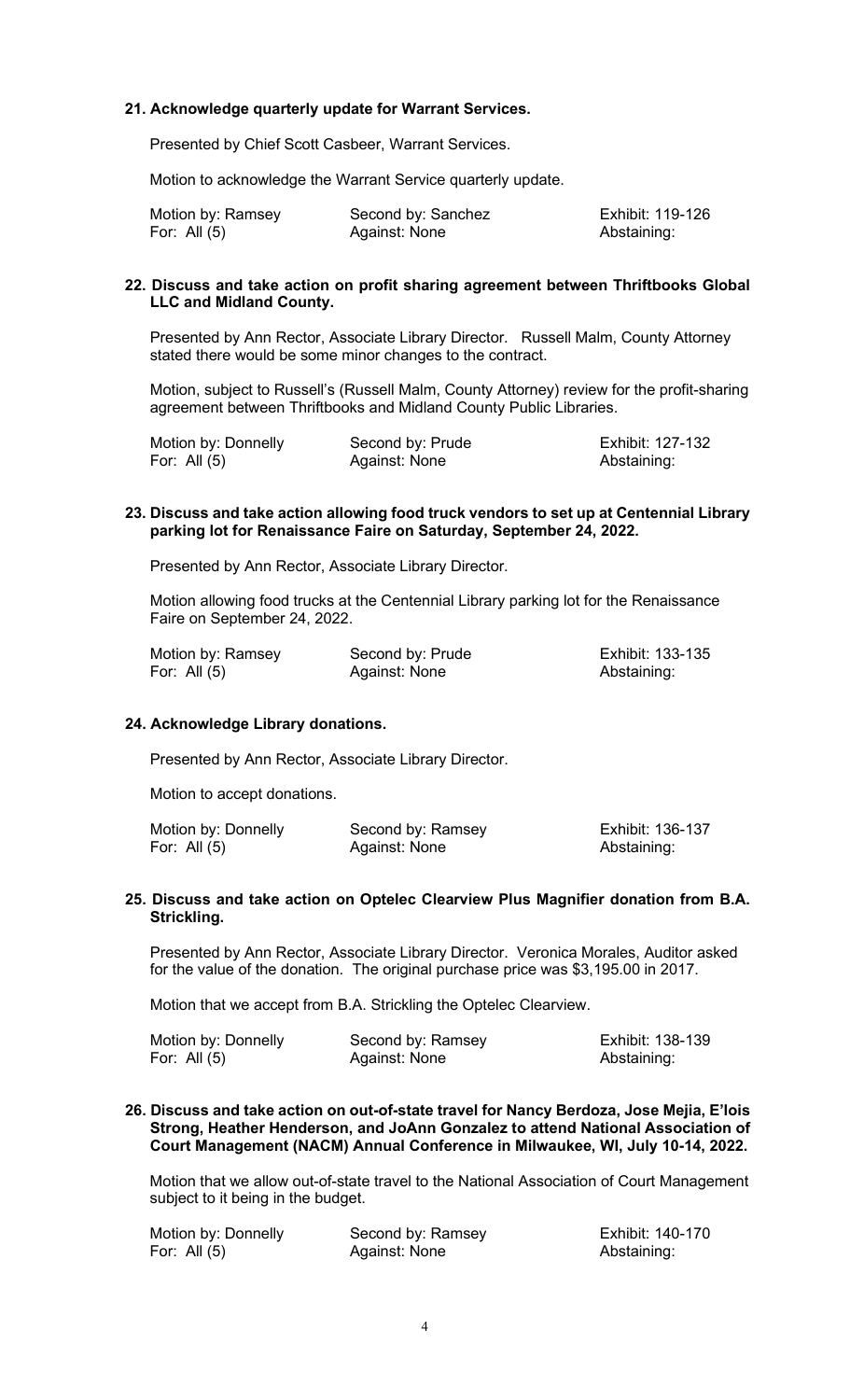# **27. Discuss and take action on Tate Owen attending TDEM Conference in San Antonio, TX, May 31- June 3, 2022.**

Presented by Justin Bunch, Emergency Management Director and Tate Owen, PIO.

Motion to approve Tate Owen attending TDEM conference in San Antonio.

| Motion by: Prude | Second by: Johnson | Exhibit: 171 |
|------------------|--------------------|--------------|
| For: All $(5)$   | Against: None      | Abstaining:  |

# **28. Discuss and take action on Operational Network Manager vacancy.**

Presented by Robert Segura, HR Director. Currently have 6 applications.

Motion that we review and take action on the Operational Network manager.

| Motion by: Donnelly | Second by: Ramsey | Exhibit: 172 |
|---------------------|-------------------|--------------|
| For: All $(5)$      | Against: None     | Abstaining:  |

# **29. Discuss and take action on vehicle policy.**

Presented by Robert Segura, HR Director. County Attorney, Russell Malm answered some of the Court's questions. Veronica Morales, Auditor mentioned the budget impact. Mitzi Baker, Treasurer joined the conversation. Eddie Melendez, Facilities Director addressed the Court's questions. The Commissioners discussed a distance that could be used as a rule of thumb. They discussed the Courthouse being the point of reference. Ruben Mata, Road and Bridge Director of Administration joined the conversation. Commissioner Sanchez discussed someone abusing the privilege of taking a vehicle home. Justin Bunch, Emergency Management Director joined the conversation. This would be a change to the current policy 11.04a. Commissioner Ramsey stated that they should draft a new policy and then bring that back to court. A 30-mile radius was discussed. A quarterly report on who would be taking the vehicle home provided to the court was also discussed. GPS policy was discussed. Tabled for a written policy. Exhibit: 173

#### **30. Discuss and take action allowing parking spaces to be used for curbside voting at Annex, Centennial Library, and Library at the Plaza.**

Presented by Carolyn Graves, Elections Administrator. They are having more and more curbside voting. Ruben Mata, Road and Bridge Director of Administration joined the conversation. They do have some temporary sign holders and they can print out some signs.

Motion that we allow parking spaces to be used for curbside voting.

| Motion by: Ramsey | Second by: Prude | Exhibit: 174 |
|-------------------|------------------|--------------|
| For: All (5)      | Against: None    | Abstaining:  |

# **31. Discuss and take action on Notice of Joint Primary Runoff Election.**

Presented by Carolyn Graves, HR Director. This is for the May 24<sup>th</sup> runoff election.

Motion to approve the notice of joint primary election runoff.

Motion by: Sanchez Second by: Donnelly<br>
For: All (5) For: All (5) Against: None Second by: Abstaining:

Against: None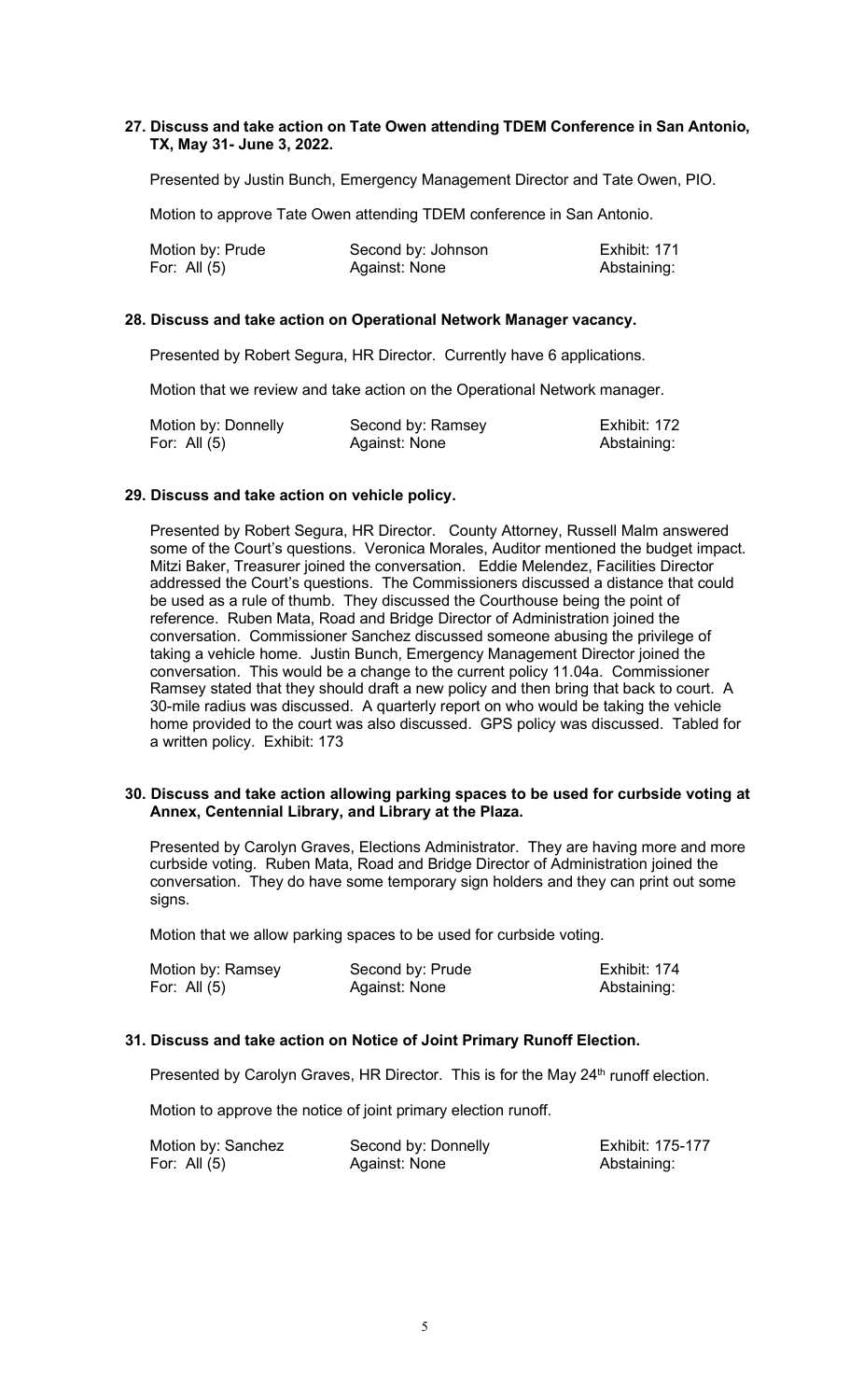### **32. Discuss and take action on donation of emergency response trailer from Pioneer Natural Resources.**

Presented by Justin Bunch, Emergency Management Director. John Buck, Pioneer Natural Resources addressed the Court.

Motion that we accept the donation of emergency response trailer from Pioneer Natural Resources.

| Motion by: Sanchez | Second by: Donnelly | Exhibit: 178-182 |
|--------------------|---------------------|------------------|
| For: All $(5)$     | Against: None       | Abstaining:      |

*Go to item 17*

### **33. Discuss and take action on fireworks permit for Fiddlestick Farms for April 23. 2022.**

Presented by Justin Bunch, Fire Marshall.

Motion that we allow fireworks permit for Fiddlestick Farms for April 23, 2022.

| Motion by: Donnelly | Second by: Ramsey | Exhibit: 183-188 |
|---------------------|-------------------|------------------|
| For: All $(5)$      | Against: None     | Abstaining:      |

#### **34. Discuss and take action on purchase of spare fleet vehicle for Risk Management.**

Presented by Justin Bunch, Emergency Management Director. Tabled for more information. Exhibit: 189-193

# **35. Discuss and take action reassigning vehicles.**

Presented by Kristy Engeldahl, Purchasing Agent. Unit #15504; unit #15508; unit # 15531; unit # 15532; and unit # 15475 are being turned into surplus.

Motion that we have these 5 units taken into surplus.

| Motion by: Donnelly | Second by: Sanchez | Exhibit: 194-196 |
|---------------------|--------------------|------------------|
| For: All $(5)$      | Against: None      | Abstaining:      |

# **36. Discuss and take action on surplus vehicles to Midland College.**

Presented by Kristy Engeldahl, Purchasing Agent. Midland College has requested unit # 15504; unit # 15531, and unit # 15532. County Attorney, Russell Malm stated that we need to enter an interlocal agreement with Midland College.

Motion that we enter into an interlocal agreement with Midland College to convey these three units 15504, 15531 and 15532 to Midland College for their law enforcement and the law enforcement would be the public reason to do this.

| Motion by: Donnelly | Second by: Ramsey | Exhibit: 197-201 |
|---------------------|-------------------|------------------|
| For: All $(5)$      | Against: None     | Abstaining:      |

# 37. Discuss and take action allowing Public Works to utilize 2<sup>nd</sup> floor at 509 N. Loraine.

Presented by Eddie Melendez, Facilities Director. They have 1.6 million budgeted for this year.

Motion that we allow Public Works to utilize the 2<sup>nd</sup> floor at 509 N. Loraine.

| Motion by: Sanchez | Second by: Donnelly | Exhibit: 202-228 |
|--------------------|---------------------|------------------|
| For: All (5)       | Against: None       | Abstaining:      |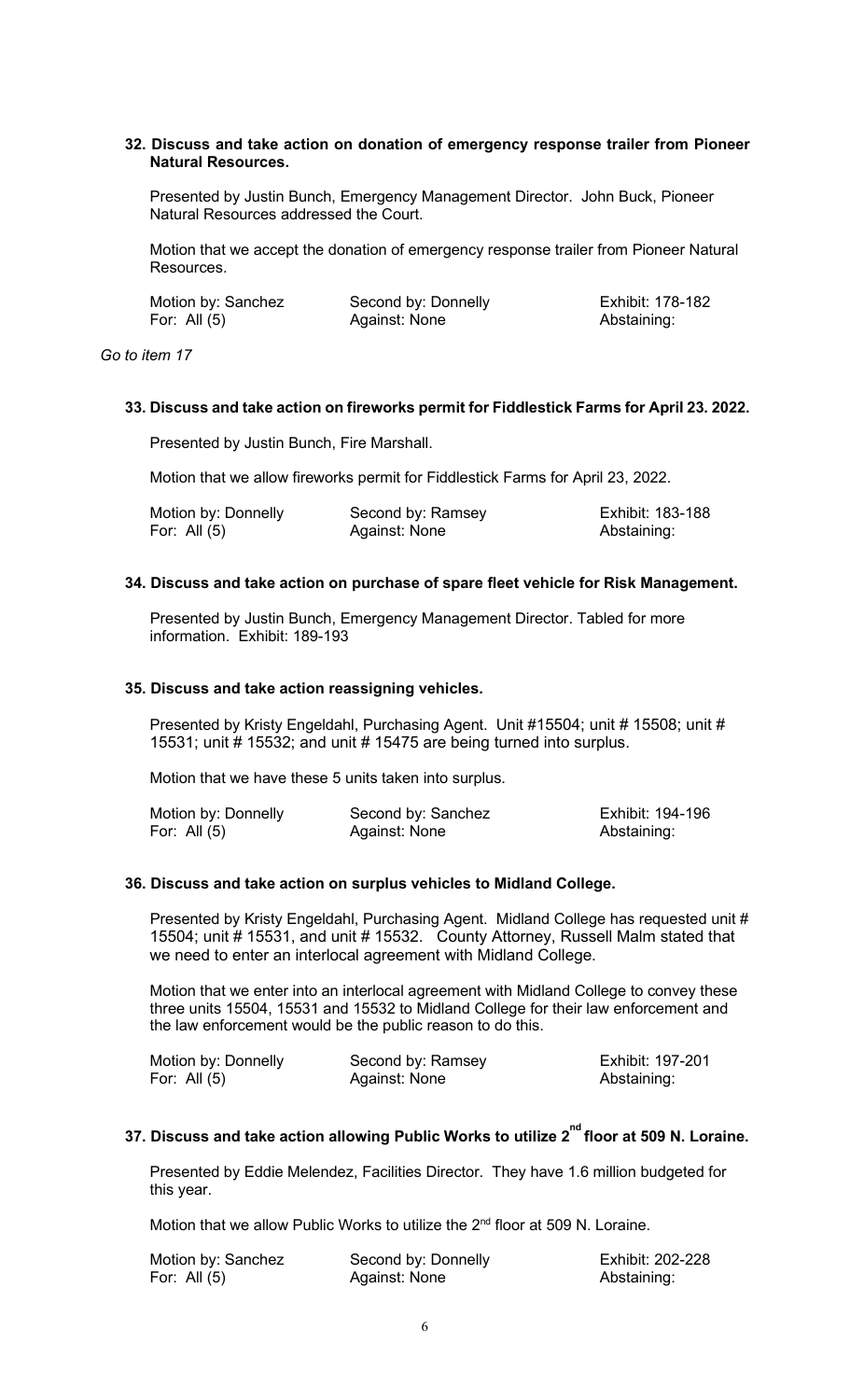# **38. Discuss and take action on funds for invoice for Gratitude Square.**

Presented by Diana Lopez, Facilities Office Administrator. Asking to use building maintenance budget to cover the \$6,975.00 invoice for Gratitude Square. Veronica Morales, Auditor joined the conversation.

Motion to transfer the funds from Facilities Maintenance for Gratitude Square invoice to Capital Projects in the amount of \$6,975.00.

| Motion by: Ramsey | Second by: Donnelly | Exhibit: 229-230 |
|-------------------|---------------------|------------------|
| For: All $(5)$    | Against: None       | Abstaining:      |

### **39. Discuss and take action on Maintenance Plan with Spillman.**

Presented by Javier Chacon, Interim IT Director. Converting from Lenox to Windows for the Spillman software. This will help avoid outages. The first year will be free. The second year will be \$4,680.00 for maintenance.

Motion that we approve the maintenance plan with Spillman subject to Russell's (Russell Malm, County Attorney) approval.

| Motion by: Donnelly | Second by: Sanchez | Exhibit: 231 |
|---------------------|--------------------|--------------|
| For: All $(5)$      | Against: None      | Abstaining:  |

### **40. Discuss and take action on application for Flood Prevention Program through USDA Natural Resources Conservation Service (NRCS).**

Presented by Commissioner Sanchez. This is a 20/80 split and could possibly be a 0/100 split.

Motion that we move forward to apply for Flood Prevention Program through USDA Natural Resources Conservation Services (NRCS).

| Motion by: Sanchez | Second by: Donnelly | Exhibit: 232-233 |
|--------------------|---------------------|------------------|
| For: All $(5)$     | Against: None       | Abstaining:      |

### **41. Discuss and take action on letter from City of Midland regarding Flood Plain Management duties.**

Presented by Andrew Avis, Public Works Director. This will amend the current interlocal agreement. Not for plated developments in the ETJ. Commissioner Donnelly expresses his concern of the proposed 5-mile ETJ.

Motion that we authorize the County Judge to sign the amendment to the City County interlocal cooperation contract subject to Russell (Russell Malm, County Attorney) constructing a letter responding to the ETJ issue.

| Motion by: Donnelly | Second by: Ramsey | Exhibit: 234-237 |
|---------------------|-------------------|------------------|
| For: All (5)        | Against: None     | Abstaining:      |

### **42. Discuss and take action engaging professional services firm to negotiate scope and fee for intersection of SH 158 and FM 1213.**

Presented by Andrew Avis, Public Works Director. Safety improvement for this area has been discussed. Commissioner Donnelly stated this needs to be addressed soon.

Motion that we allow the Public Works Department to engage professional services for initial design and reconstruction of 158 and CR 120.

| Motion by: Donnelly | Second by: Sanchez | Exhibit: 238-239 |
|---------------------|--------------------|------------------|
| For: All $(5)$      | Against: None      | Abstaining:      |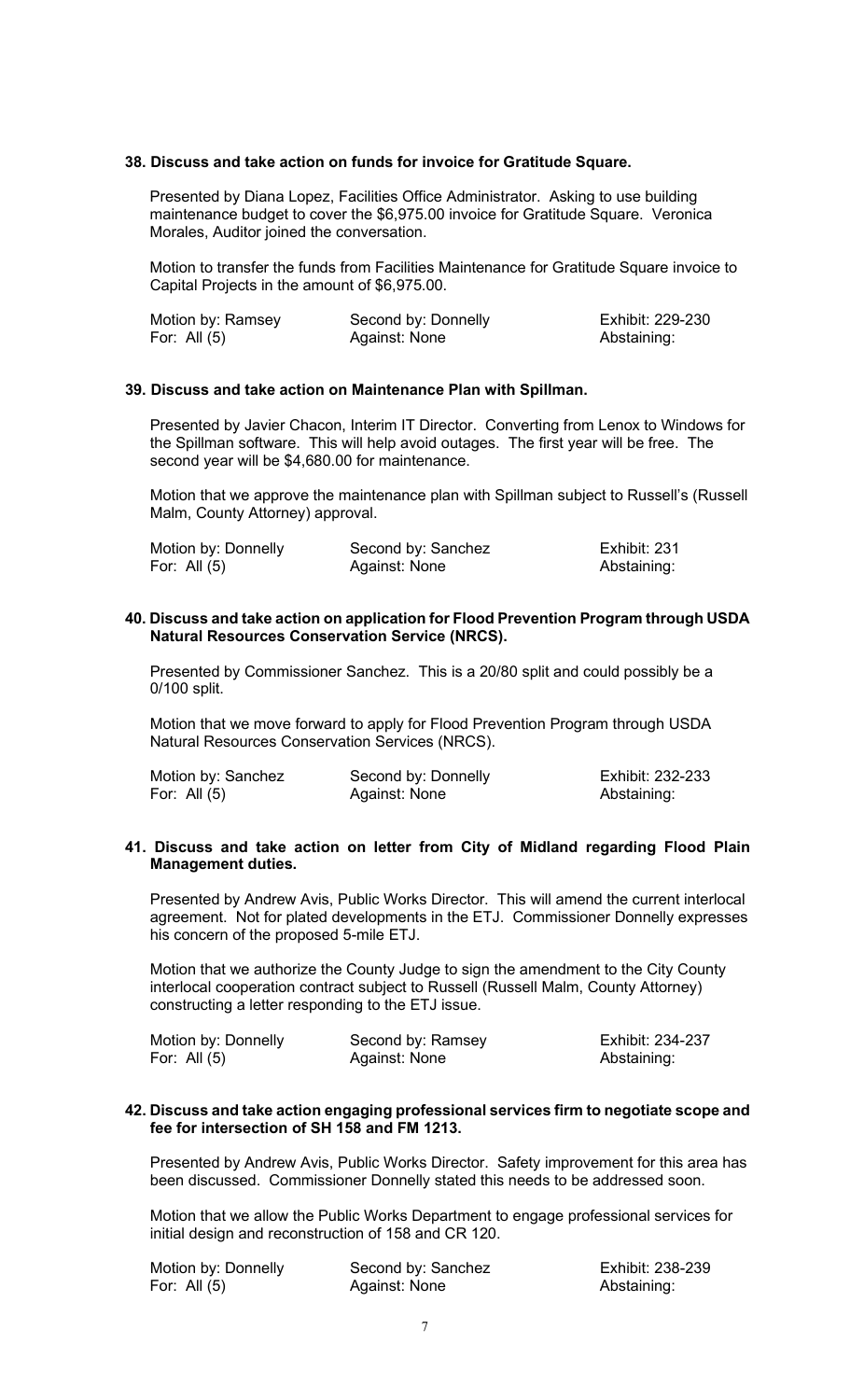### **43. Discuss and take action on corrective deed for CR 120 Right of Way.**

Presented by Andrew Avis, Public Works Director. One document had an error.

Motion authorizing the County Judge to sign the corrective deed associated with right of way at CR 120 extension at Antelope Trail.

| Motion by: Ramsey | Second by: Donnelly | Exhibit: 240-243 |
|-------------------|---------------------|------------------|
| For: All (5)      | Against: None       | Abstaining:      |

# **44. Discuss and take action on change orders with Dannys Paving.**

Presented by Andrew Avis, Public Works Director. \$31,634.00 additional funds.

Motion that we approve the change orders with Dannys Paving.

| Motion by: Sanchez | Second by: Ramsey | Exhibit: 244-253 |
|--------------------|-------------------|------------------|
| For: All (5)       | Against: None     | Abstaining:      |

### **45. Discuss and take action on change order with Jones Bros.**

Presented by Andrew Avis, Public Works Director. This is to address the street lighting. \$93,114.00 from CTIF.

Motion that we authorize the change order to Jones Bros. for altering streetlights at Yukon and 1788.

| Motion by: Donnelly | Second by: Ramsey | Exhibit: 254-255 |
|---------------------|-------------------|------------------|
| For: All $(5)$      | Against: None     | Abstaining:      |

### **46. Discuss and take action on change order with Reece Albert.**

Presented by Andrew Avis, Public Works Director. \$14,450.00 capital outlay road and bridge.

Motion authorizing the change order at Industrial Ave for Reese Albert.

| Motion by: Ramsey | Second by: Donnelly | Exhibit: 256-257 |
|-------------------|---------------------|------------------|
| For: All $(5)$    | Against: None       | Abstaining:      |

### **47. Discuss and take action vacating portion of Right of Way for CR 1297 ½.**

Presented by Andrew Avis, Public Works Director. This is in Precinct 4. There have been some structures built in our right of way. Brian Martin and Shannon Goldapp, Attorneys for West Texas Abstract addressed the Court. The structures were built in 2012.

Motion to approve vacating the portion being requested on the application of the right-ofway for CR 1297 **½.**

| Motion by: Prude | Second by: Donnelly | Exhibit: 258-306 |
|------------------|---------------------|------------------|
| For: All $(5)$   | Against: None       | Abstaining:      |

### **48. Discuss and take action on corrective deed for Yukon Road Right of Way.**

Presented by Commissioner Donnelly and Andrew Avis, Public Works Director. Tabled.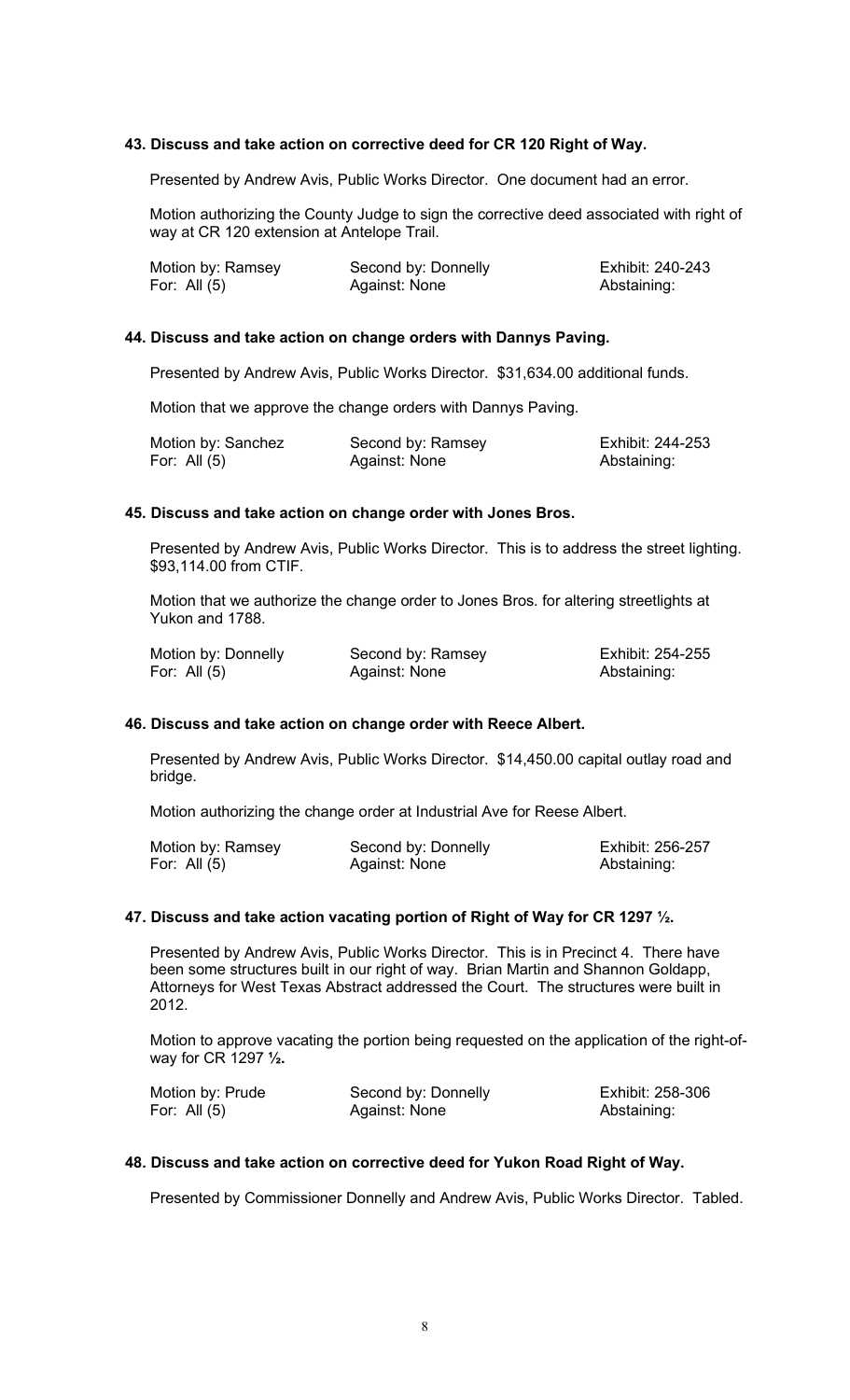# **49. Discuss and take action cancelling interlocal agreement with Midland County Fresh Water Supply District for drilling of test wells at Roark Ranch.**

Presented by Russell Malm, County Attorney and Commissioner Donnelly.

Motion that we cancel the interlocal agreement with Midland County Fresh Water District #1 for the drilling of test wells at Roark Ranch.

| Motion by: Donnelly | Second by: Ramsey | Exhibit: 307 |
|---------------------|-------------------|--------------|
| For: All $(5)$      | Against: None     | Abstaining:  |

#### **50. Discuss and take action on contract with Parkhill for drilling of test wells at Roark Ranch and related services.**

Presented by Russell Malm, County Attorney.

Motion that we authorize the County Judge to sign contract with Parkhill for the drilling of test wells at Roark Ranch and related services.

| Motion by: Donnelly | Second by: Sanchez | Exhibit: 308 |
|---------------------|--------------------|--------------|
| For: All (5)        | Against: None      | Abstaining:  |

# **51. Discuss and take action authorizing County Attorney to hire legal assistant.**

Presented by Russell Malm, County Attorney. There should be enough funds in current budget.

Motion to authorize the County Attorney to hire a legal assistant at a 14 1.

| Motion by: Ramsey | Second by: Sanchez | Exhibit: 309 |
|-------------------|--------------------|--------------|
| For: All (5)      | Against: None      | Abstaining:  |

### **52. Discuss and take action authorizing buildout of additional offices for County Attorney's Office.**

Presented by Russell Malm, County Attorney. There are no funds. The estimate was for \$104,000.00 to do the build out.

Motion to we authorize the buildout of additional offices for the County Attorney's Office with \$68,000.00 coming out of contingency and moving \$37,000 from salary into building maintenance.

| Motion by: Sanchez | Second by: Donnelly | Exhibit: 310-311 |
|--------------------|---------------------|------------------|
| For: All $(5)$     | Against: None       | Abstaining:      |

### **53. Discuss and take action on declaration of disaster.**

Tabled. Exhibit: 312

### **54. Discuss and take action on road dedication for Dahlia Industrial Park.**

Presented by Jessica Buchanan, Public Works Regulations Manager.

Motion that we authorize the beginning of the 1-year warranty period on roads in Dahlia Industrial Park.

| Motion by: Donnelly | Second by: Ramsey | Exhibit: 313-317 |
|---------------------|-------------------|------------------|
| For: All $(5)$      | Against: None     | Abstaining:      |